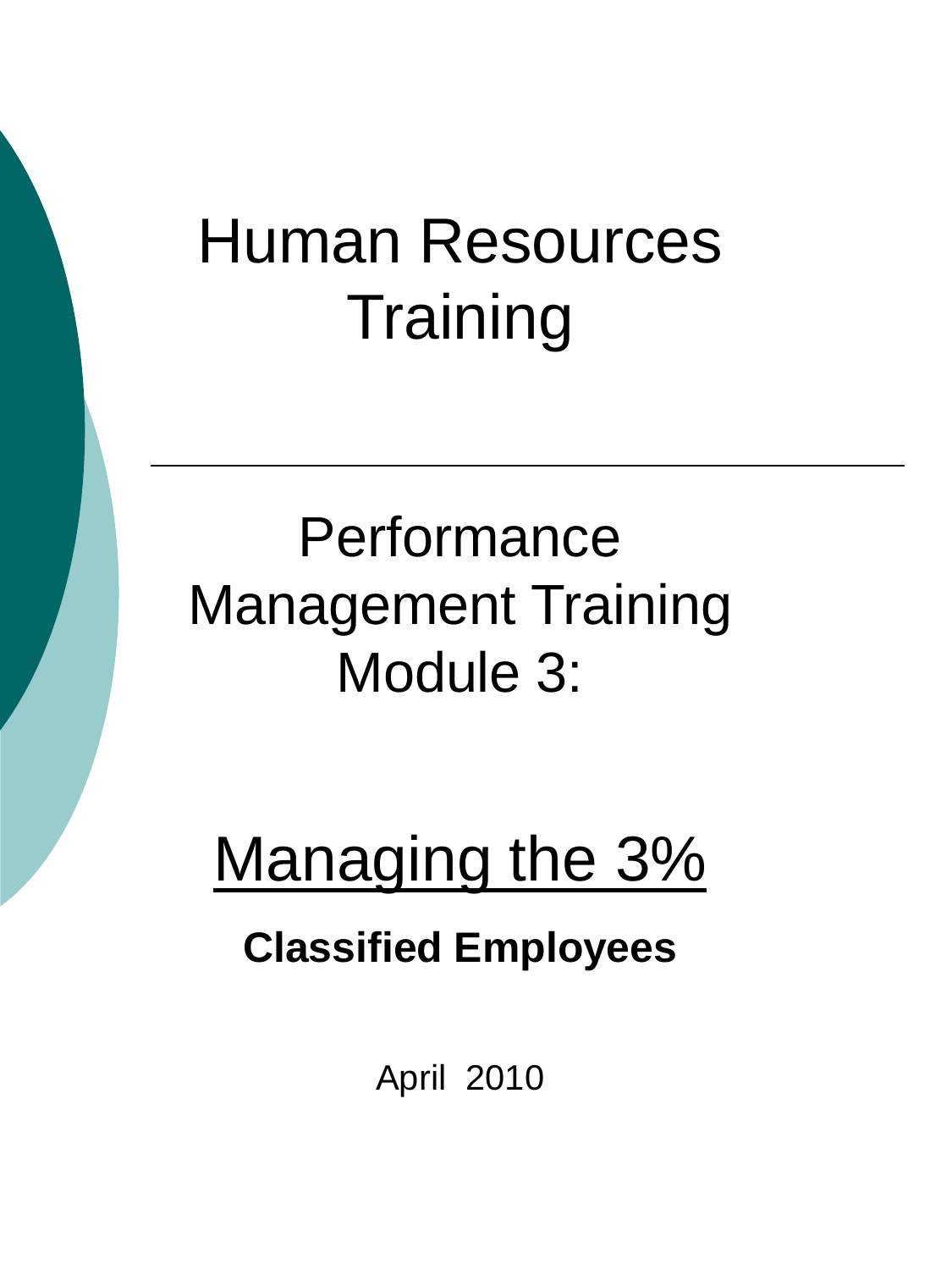#### **Objectives**

 By the end of this module participants will be able to:

- Locate resources to assist in managing their employees (Unit Guidelines and Protocols, Collective Bargaining Articles, OUS and WOU policies).
- Know the importance and best methods of fact-finding.
- Know when and how to address concerns, when to do so in writing, and the most appropriate methods to use.
- Locate and utilized the guidelines for writing a Letter of Expectation (LOE).
- Understand when to use an Employee Support Plan in conjunction with an LOE, and how to develop one.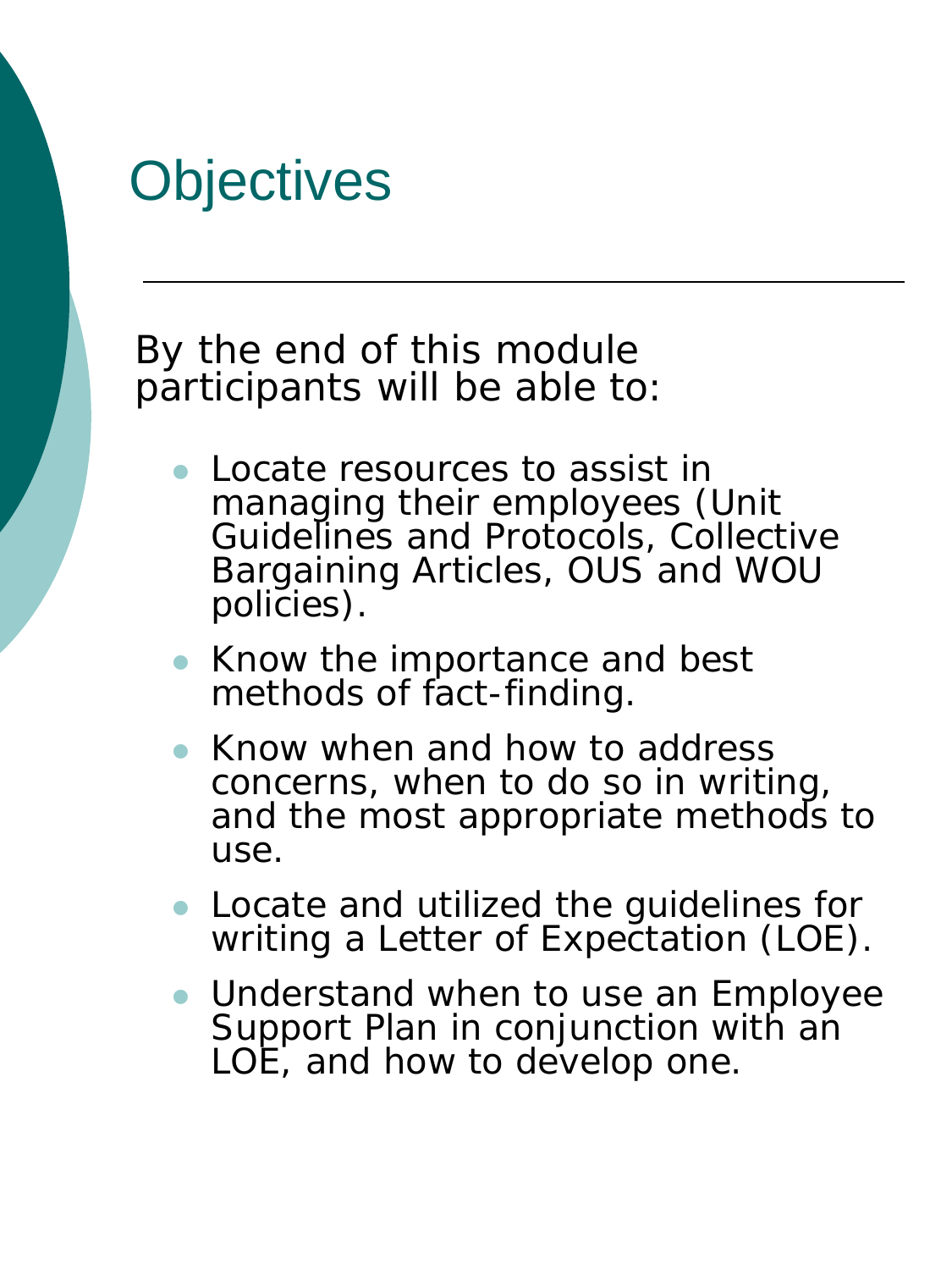#### Workplace & Performance **Expectations** (Guidelines and Protocol)

These serve to:

- Put employees formally on notice.
- Proactively address recurring issues/problems.
- Provide a consistent reference point.
- Communicate consistent standards upfront.
- Confirm when employees received them by the date of signature.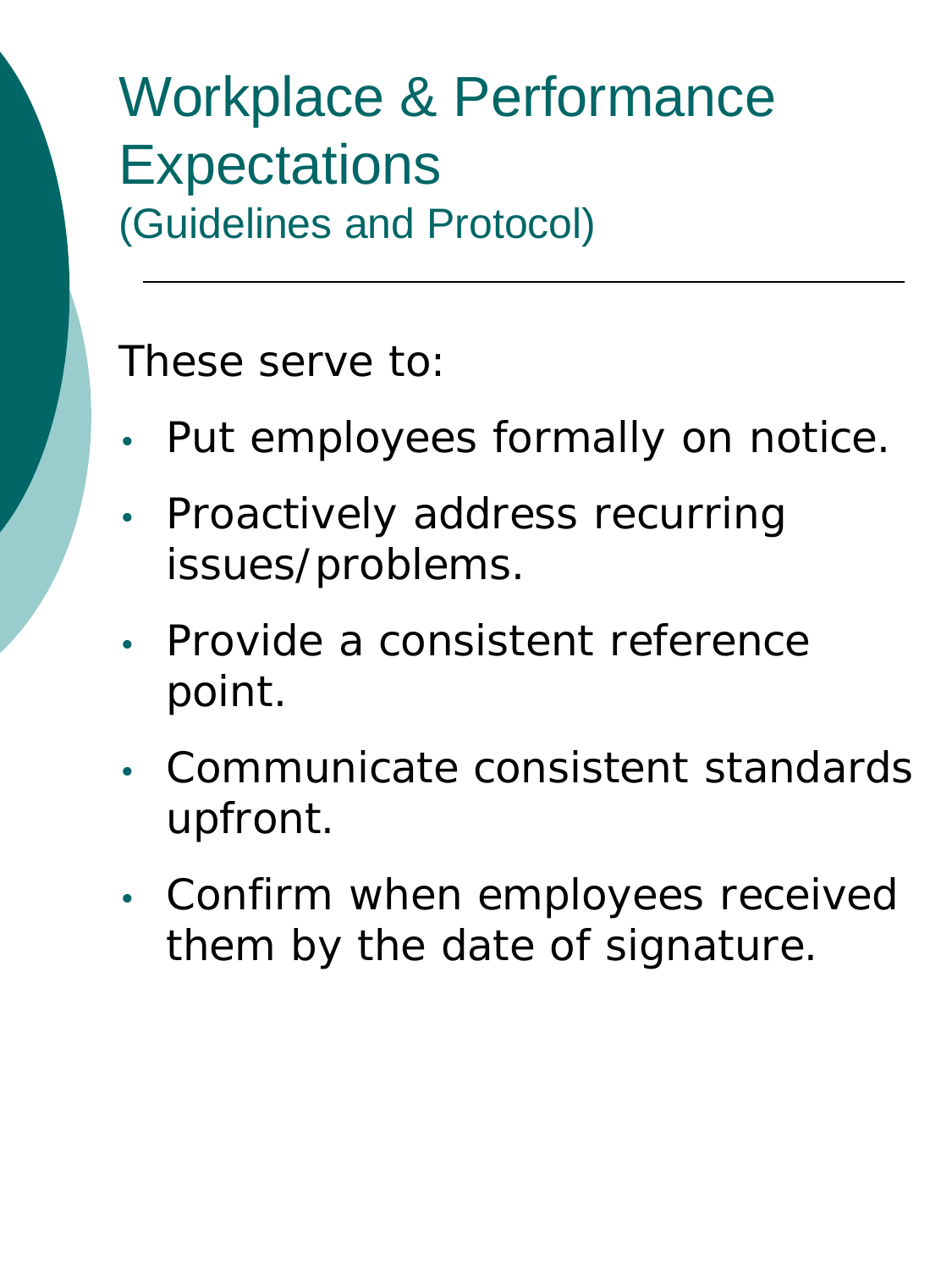# Collective Bargaining Agreement Language

| <b>Article Name</b>                   | <b>OUS-SEIU</b> | <b>WOU-AFT</b> |
|---------------------------------------|-----------------|----------------|
| <b>Employer / University Rights</b>   | 9               | 12             |
| <b>Union Rights</b>                   | 10              | 3              |
| Personnel Records / Files             | 16              | 9              |
| Discipline and Discharge              | 17              | 10             |
| Grievance                             | 18              | 13             |
| <b>Differentials</b>                  | 20              |                |
| <b>Salary Administration</b>          | 22              | 16             |
| Overtime                              | 25              | N/A            |
| <b>Filling Vacancies/Appointments</b> | 32              | 6              |
| <b>Trial Service</b>                  | 34              | N/A            |
| <b>Sick Leave</b>                     | 40              | N/A            |
| Leaves with Pay                       | 43              | N/A            |
| Leaves without Pay                    | 44              | N/A            |
| <b>Vacation Leave</b>                 | 47              | N/A            |
| <b>Work Schedules</b>                 | 55              | N/A            |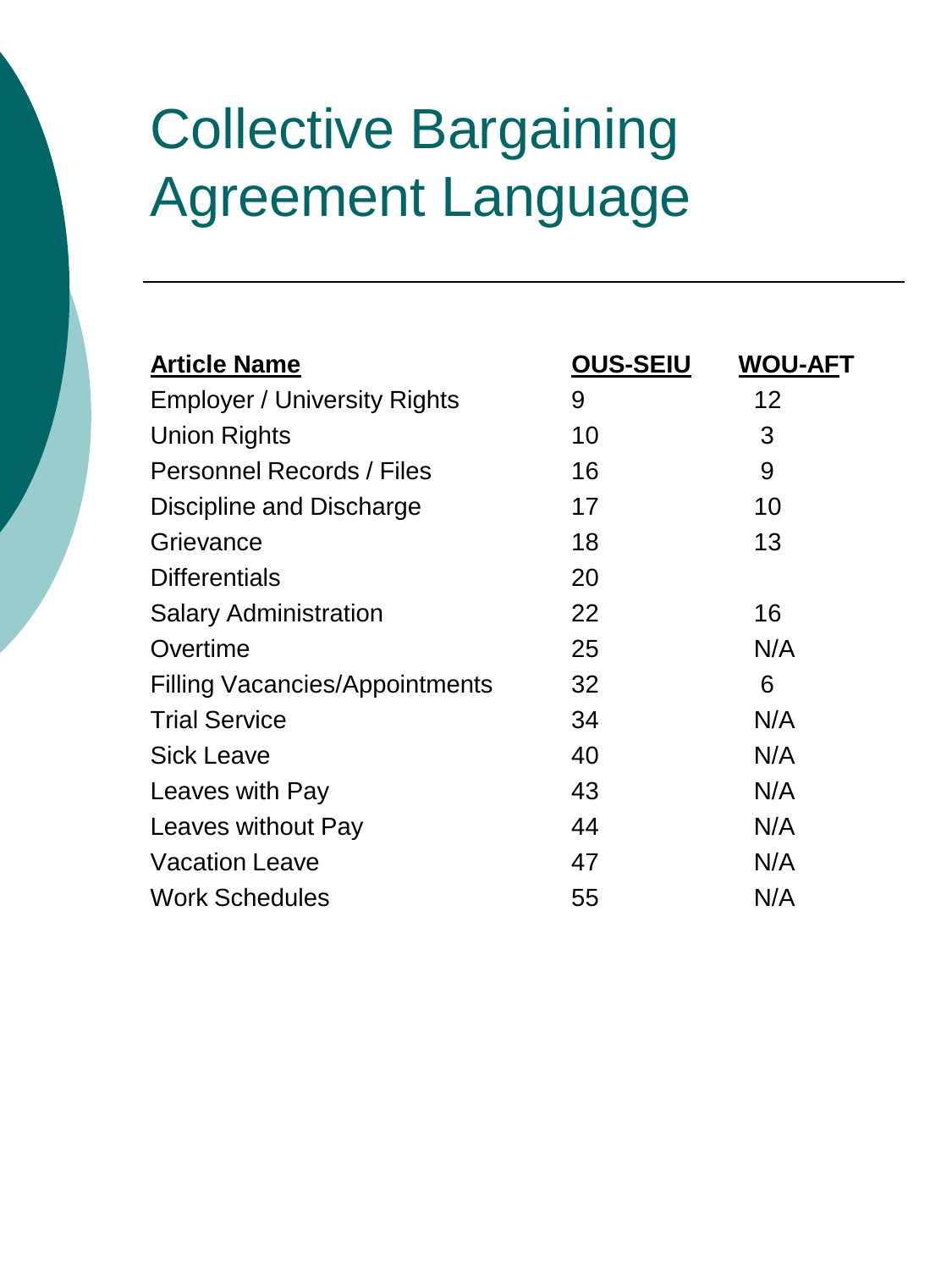### WOU Policies

#### **Critical WOU Policies are**:

- Acceptable Use of Computing **Resources**
- Discrimination and Harassment
- Consensual Relationships
- Employee Assistance Program
- Equal Employment Opportunity and Affirmative Action
- Inclement Weather
- Reasonable Accommodation Policy
- Safety Policy
- Conditions of Employment 12-Month and 9-Month Appointments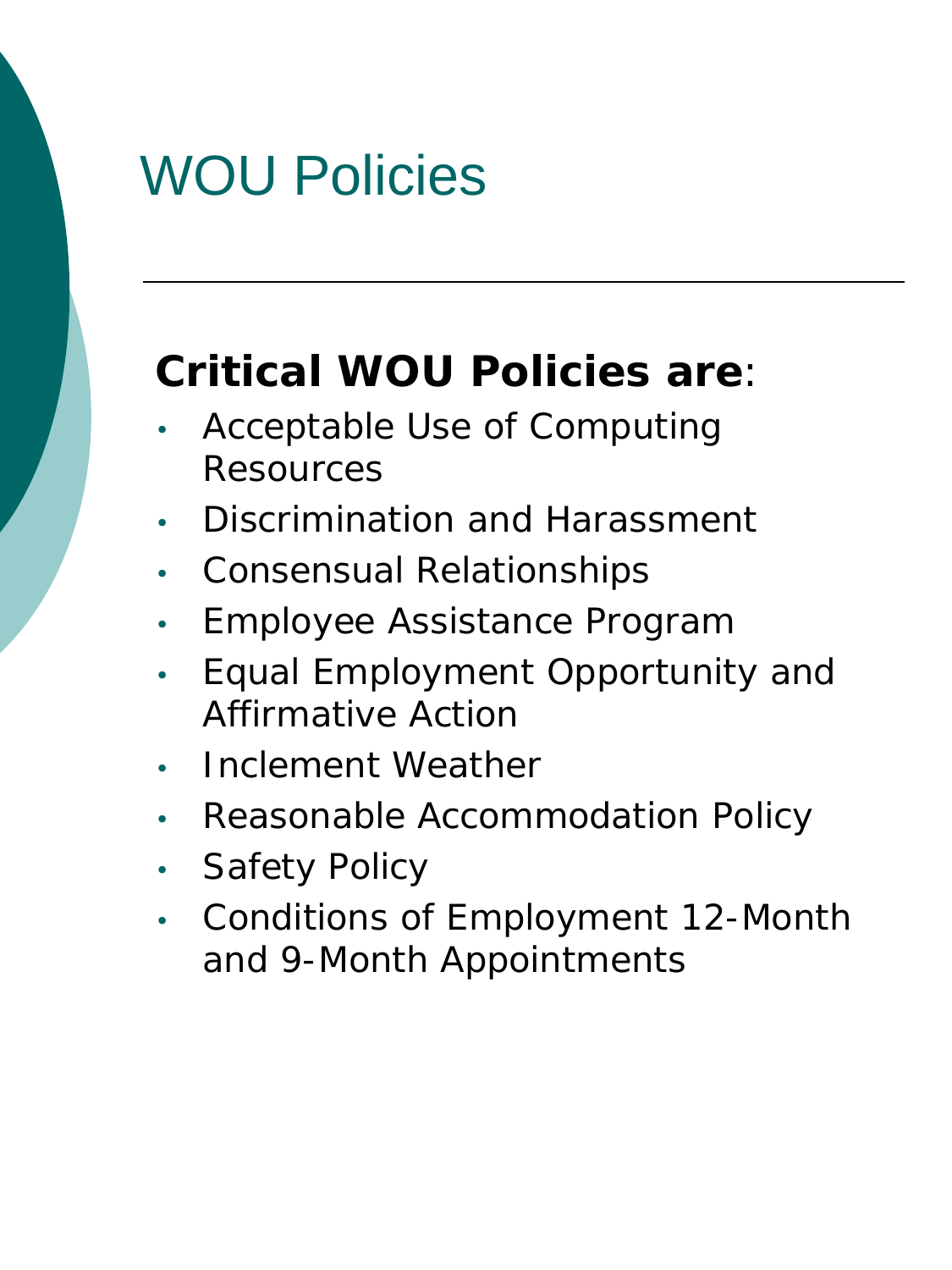# Gathering the Facts

### 1. Be timely

- 2. Identify the issue
- 3. Gather supporting evidence
- 4. Meet with the employee
- 5. Listen
- 6. Determine how best to proceed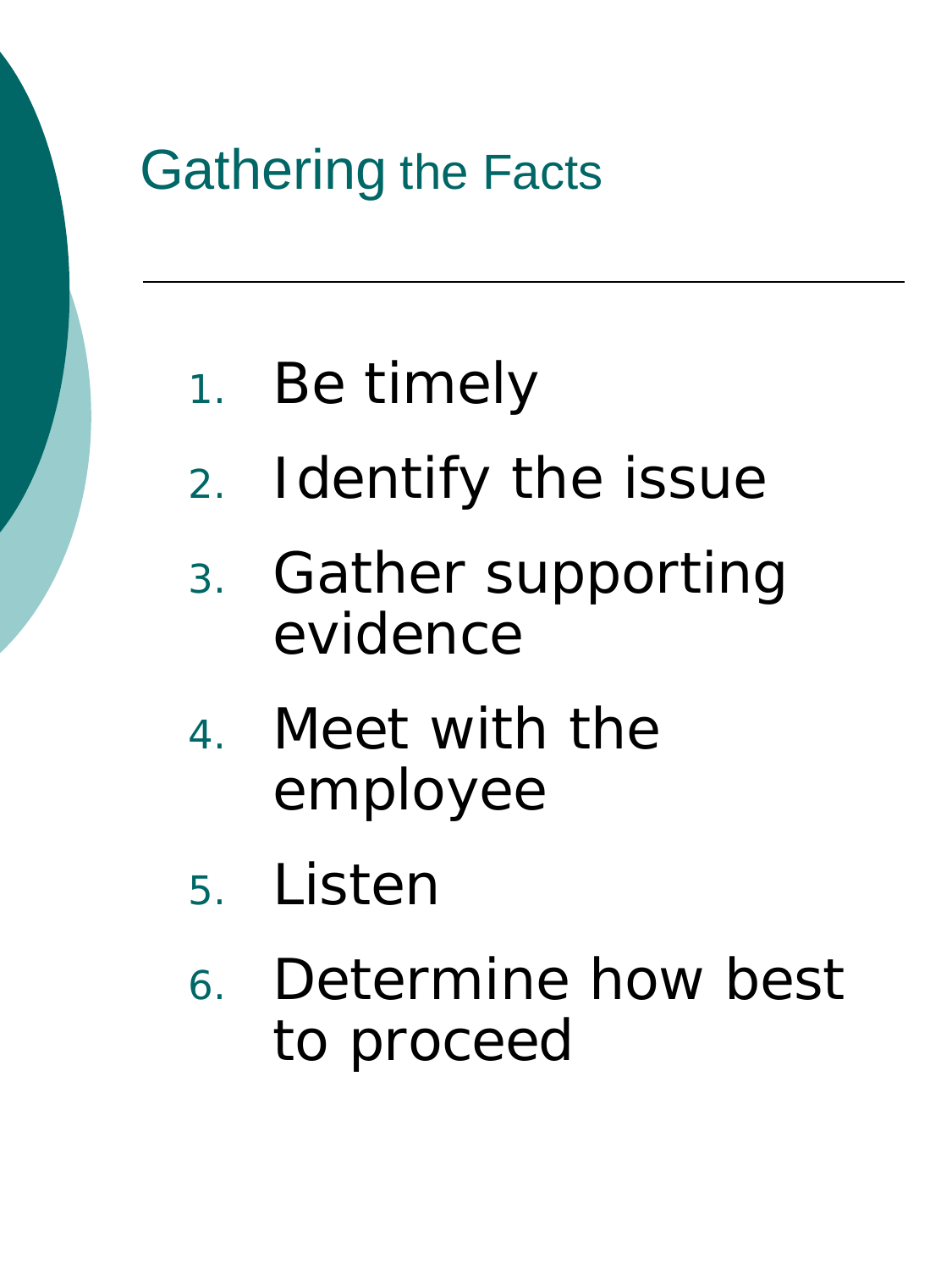# Performance Management Tools

- 1. Trial Service
- 2. Clarification of Expectations
- 3. Employee Support Plan
- 4. Verbal Warnings
- 5. Written Warnings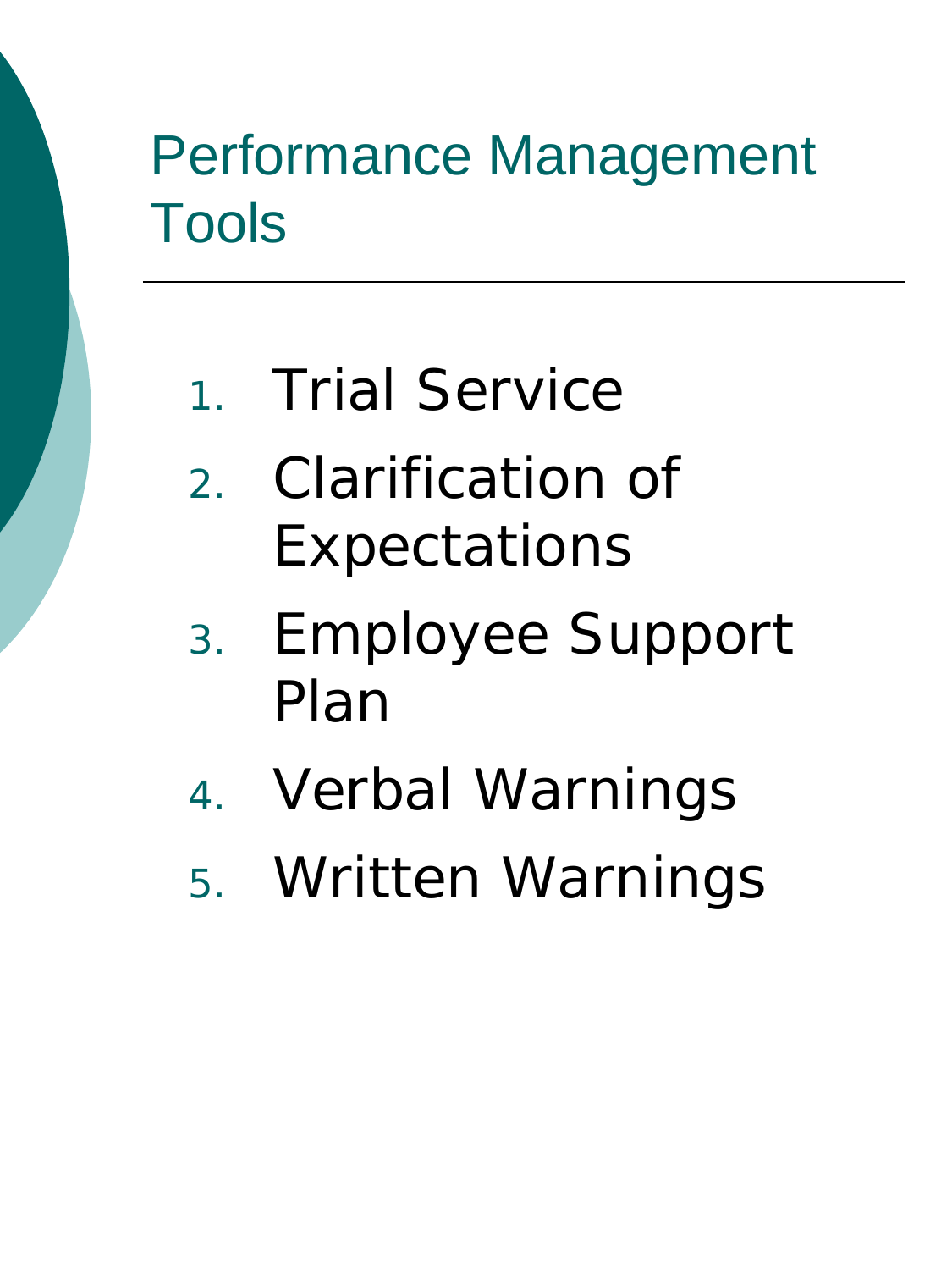#### Trial Service

- Each employee appointed to a position shall serve a TS period.
- Temporary employment does not count towards TS.
- TS for part-time and seasonal employees is generally 1040 hours.
- TS may be extended (allow 30 days).
- o Interim performance appraisal reviews for TS employees is needed.
- At the end of TS the employee gains regular status; OR is removed.
- Do not wait until the end of TS to remove an employee.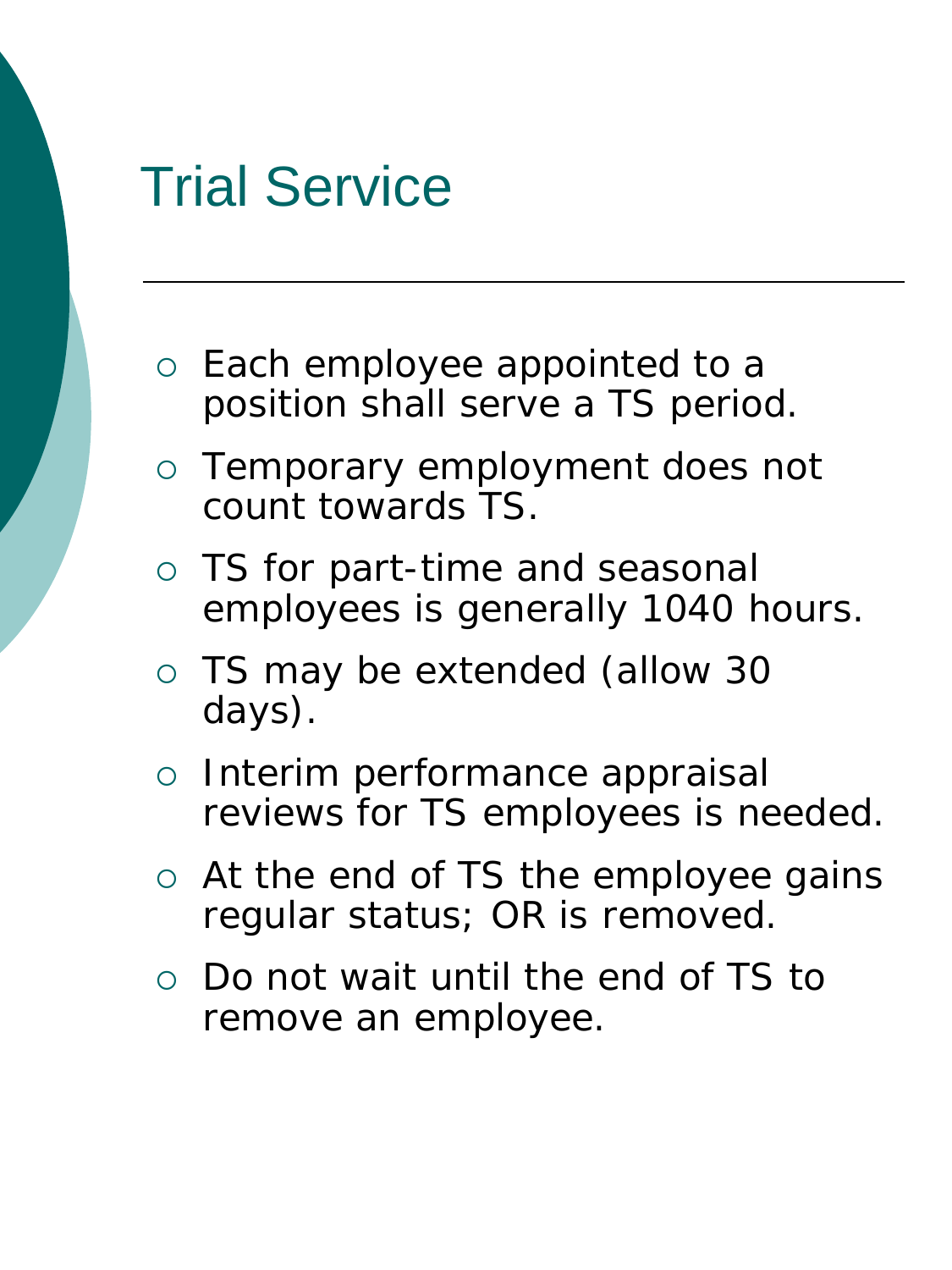# Clarification of Expectations (LOE)

If supervisor expectations have not been met:

- Clarify them with the employee.
- You can do so verbally or in writing by creating a Letter of Expectations (LOE).
- Putting concerns and/or expectations in writing for an employee is a concrete tool in addressing job performance and behavior concerns.
- For most employees getting something in writing feels very serious; others may become angry or react defensively.
- It is important to draft the LOE in first person and write the LOE in a positive, supportive manner.
- List what the expectations are and specify how the employee can meet them.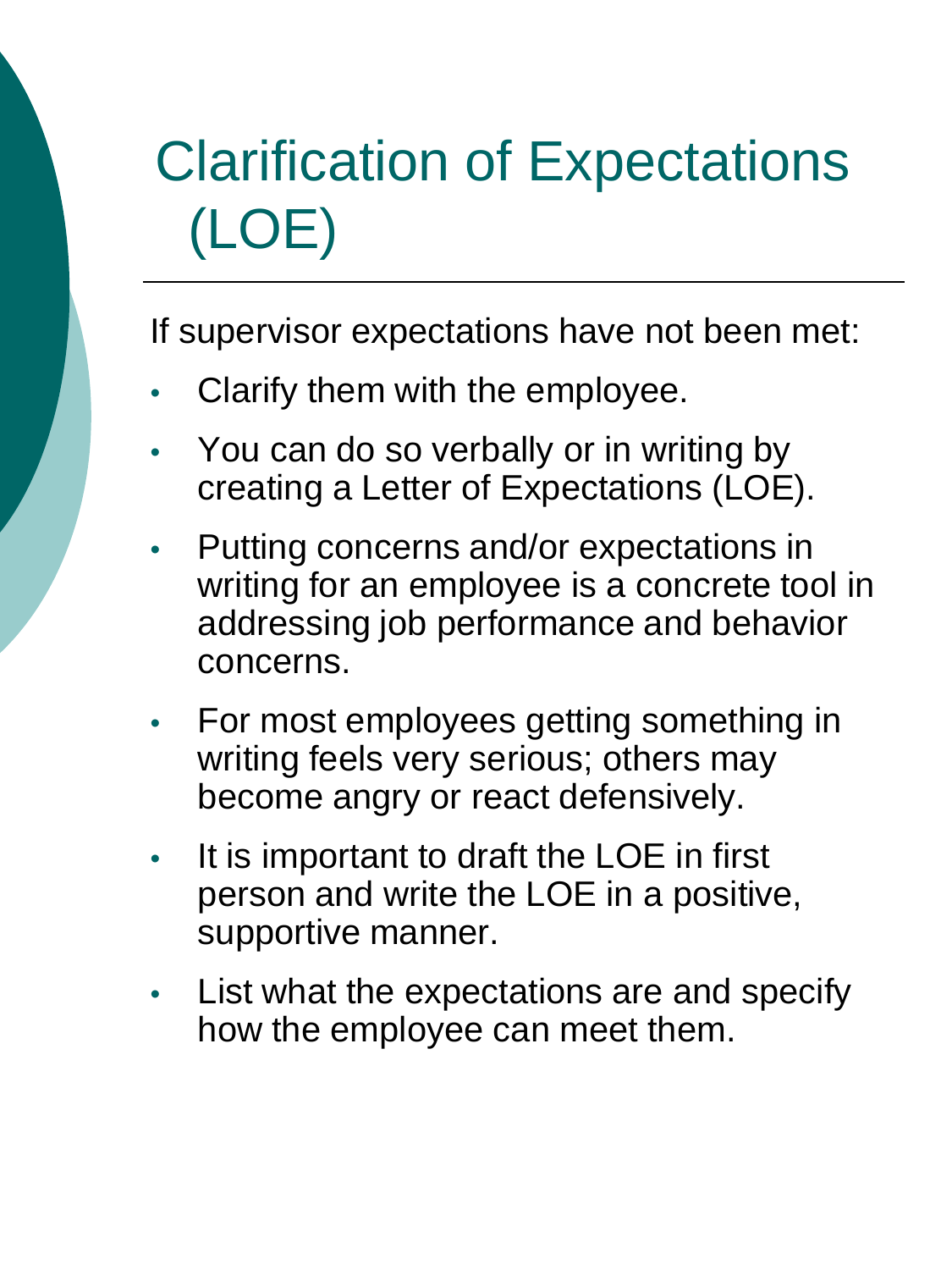### Employee Support Plan

- An Employee Support Plan is often used in conjunction with an LOE to address job performance issues.
- An Employee Support Plan is **never** appropriate to use when addressing behavioral concerns.
- o An Employee Support Plan sets specific objectives to help the employee meet job performance standards within an identified timeframe.
- o An Employee Support Plan uses specific metrics and feedback help the employee succeed in meeting Performance Standards.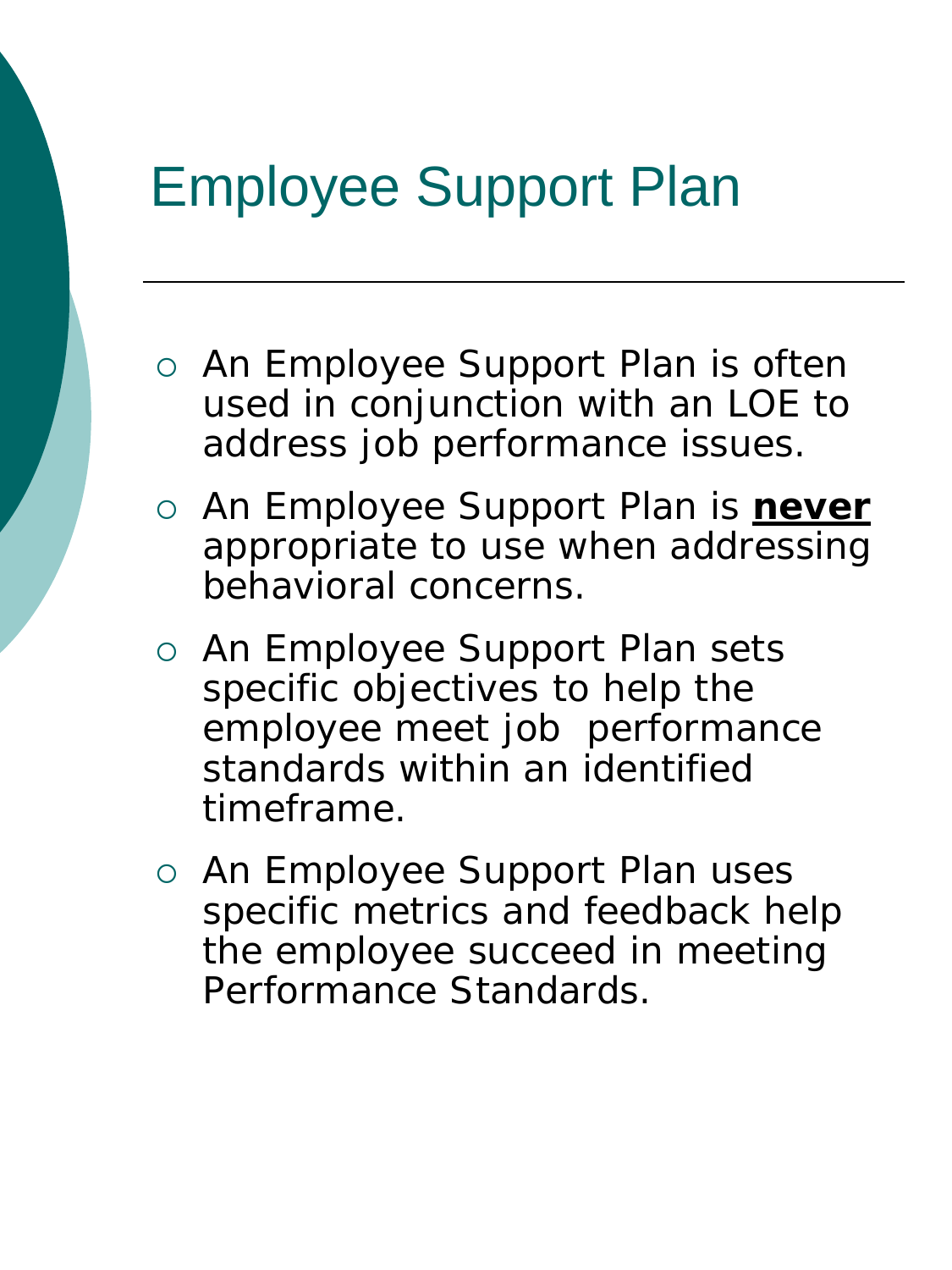#### Verbal Warning

- Verbal warnings are generally used to address an immediate concern that needs to be corrected, but does not rise to the level of needing to be addressed in writing.
- To be effective verbal warnings need to be:
	- Immediate if not immediate employees may question the importance of what you are telling them.
	- Based on fact be sure you have all of the facts – complete and truthful – you want to avoid "he said/she said" situations if possible.
	- **Documented in your working file in** detail – may need to show efforts made with the employee if formal discipline becomes necessary.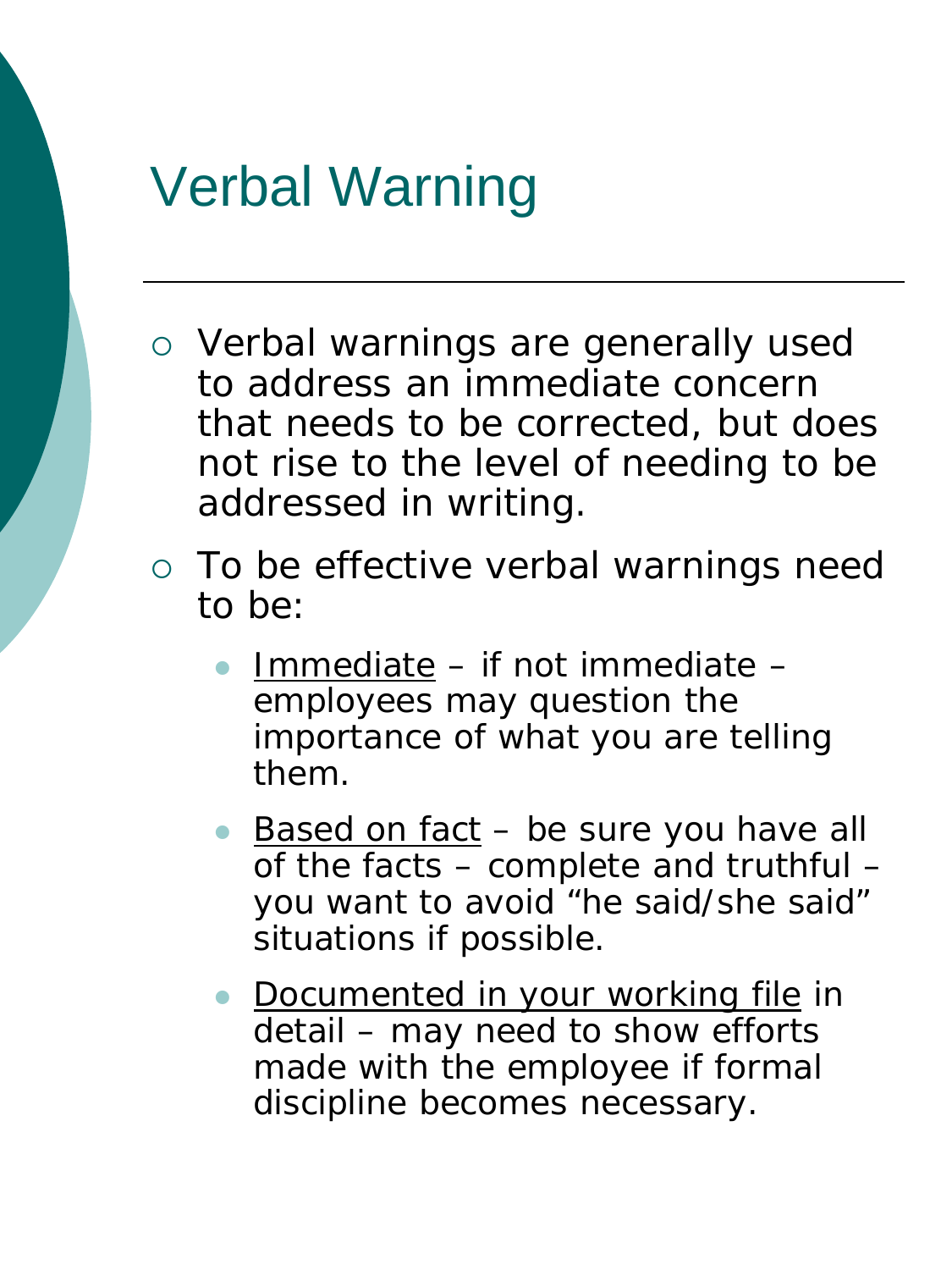#### Written Warning

- Written Warnings are used when previous coaching efforts have failed to produce the desired results.
- Written Warnings would not be appropriate for remedying situations where an employee didn't know or understand performance expectations.
- If you have provided previous coaching and clarifications to help the employee succeed and the employee doesn't seem to get it, a Written Warning is the strongest informal tool a supervisor can use.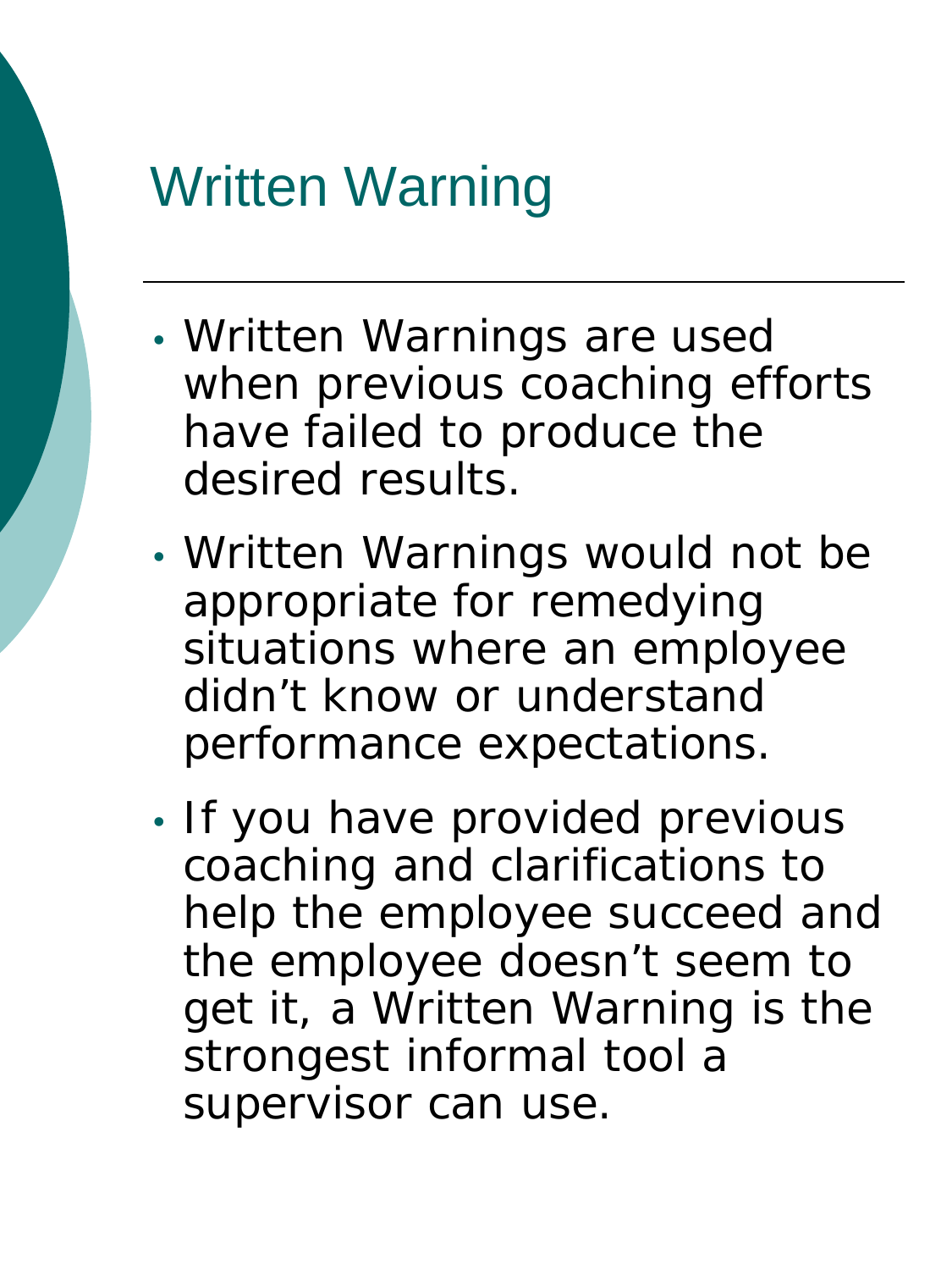#### Written Warning

- Addresses the area(s) of concern as demonstrated by a specific recent instance.
- Does **not** list history.
- Does **not** list specific details of the instance in question.
- $\circ$  Should cover what is expected in the future.
- Does include a general statement that specific improvement is needed.
- Does **NOT** include a specific jeopardy statement (e.g. further …will lead to implementing progressive discipline up to and including dismissal).
- Does **NOT** require an employee signature.
- **Note**: Unions may say a Written Warning is discipline. Work with Human Resources if this non- disciplinary tool being considered.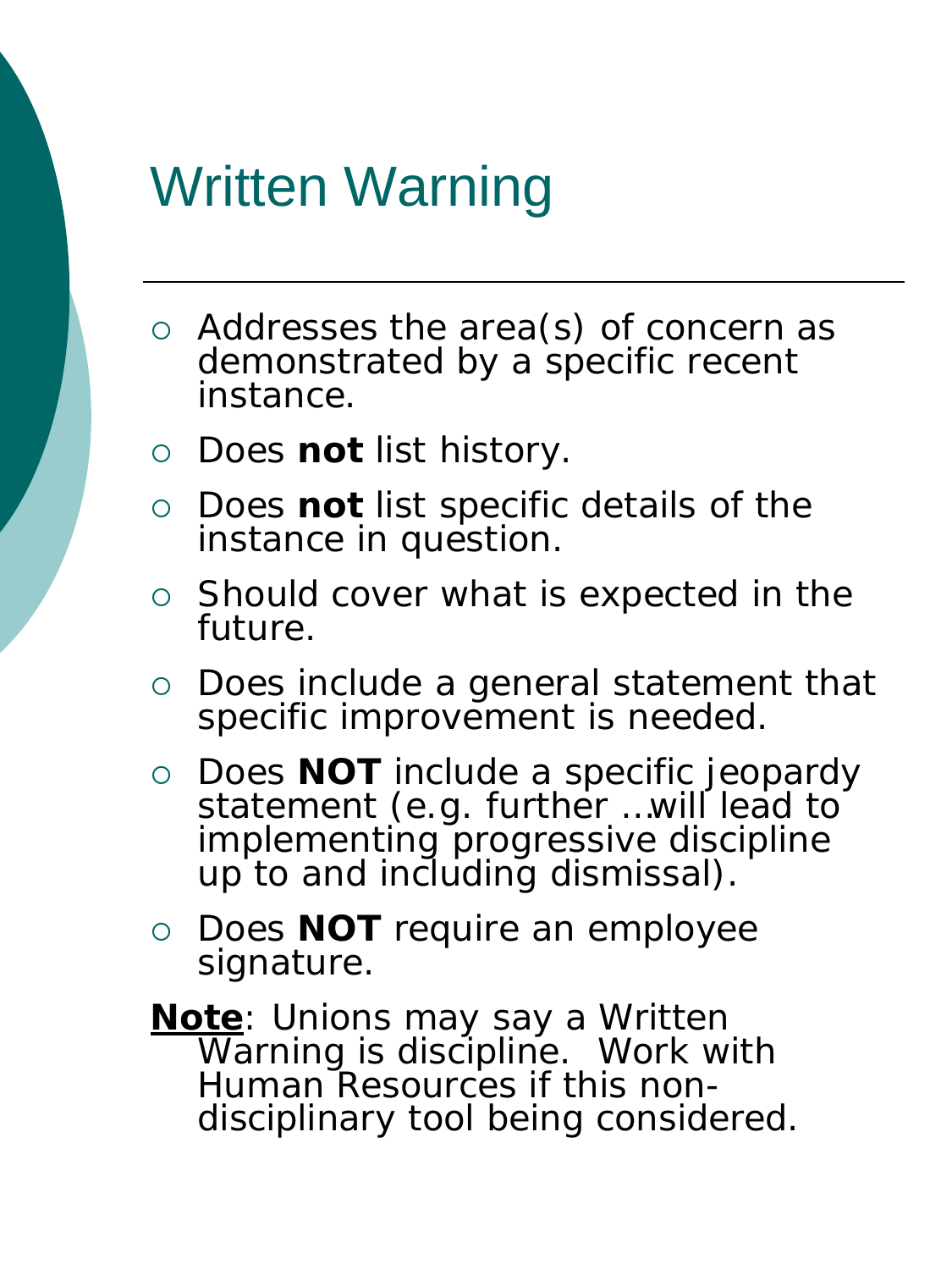# Working with Human Resources

HR is your best resource:

- to help determine what may be causing the concerns.
- to identify the business needs governing the position.
- to help determine when or if the employee will return to work of absence is the issue.
- to identify alternative options for consideration.
- to ensure that actions are fair, honest, and compassionate.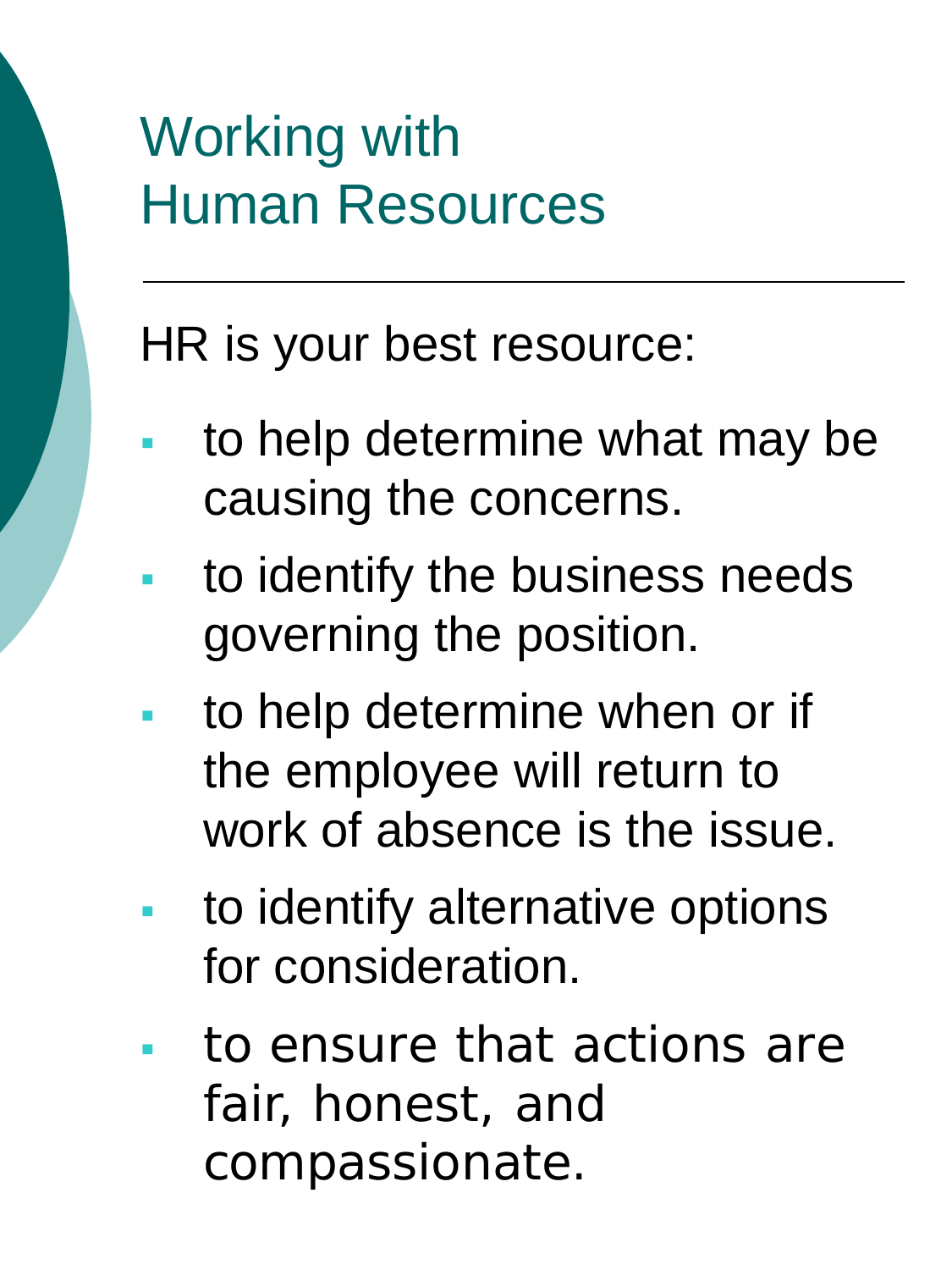# Working with Human Resources

Contact the HR Office to explore available options:

- Schedule a formal investigatory meeting.
- Contact the employee's medical provider.
- Consider less than 40 hour work week.
- Medical leave of absence.